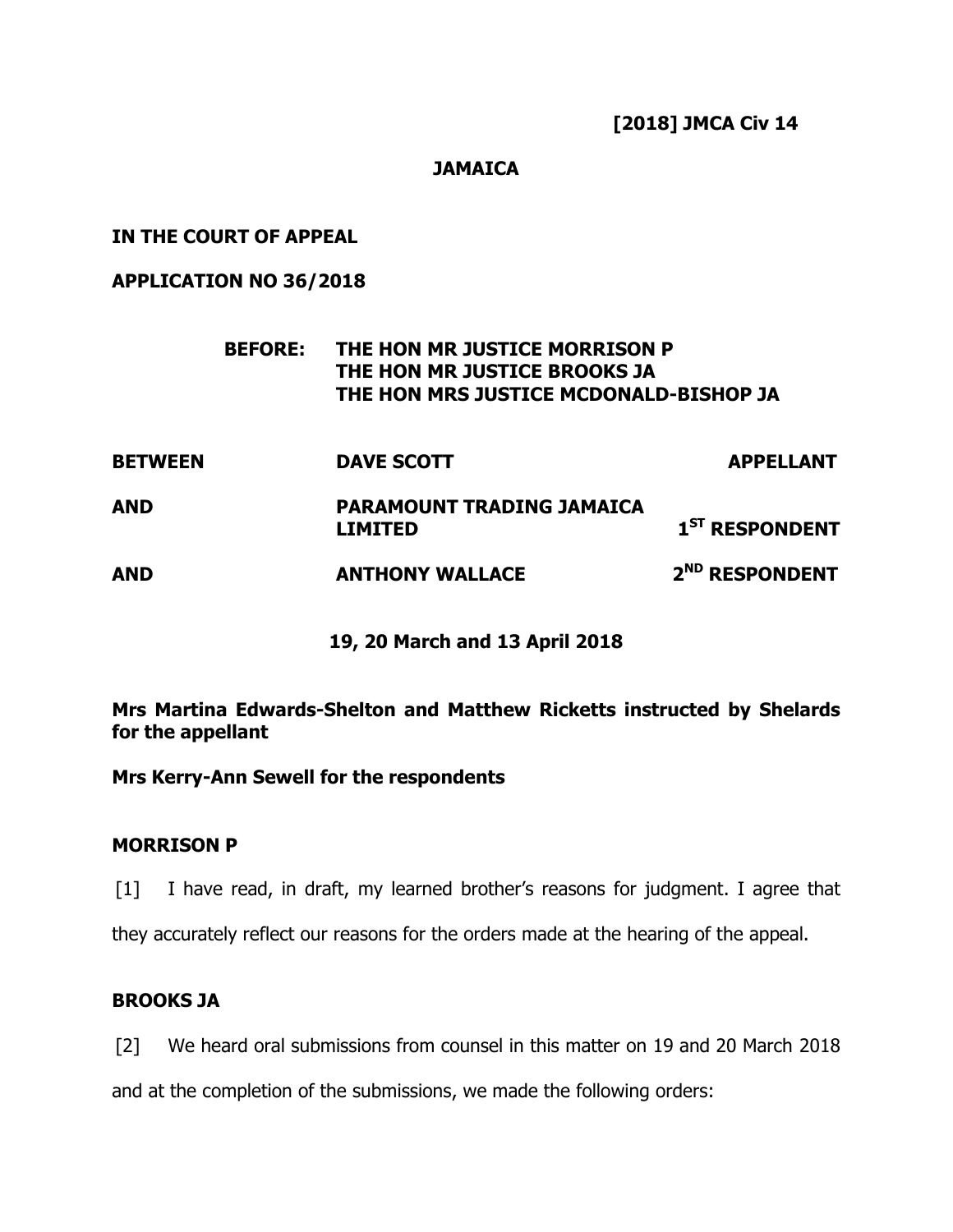- 1. the application for leave to appeal is granted;
- 2. by consent, the hearing of the application is treated as the hearing of the appeal;
- 3. the appeal is allowed;
- 4. the decision of Brown-Beckford J made on 2 February 2018, refusing the application to amend the particulars of claim is set aside;
- 5. the appellant's application for leave to amend his schedule of special damages to include the items set out in paragraphs 23-28 of the witness statement of the appellant filed on 29 June 2016 is granted;
- 6. the appellant shall file and serve on or before 27 March 2018 the amended particulars of claim;
- 7. the respondents are at liberty to file and serve on or before 3 April 2018 an amended defence; and
- 8. no order made as to costs.

[3] At that time, we promised to provide written reasons for our decision. We now fulfil that promise.

[4] Mr Dave Scott is the appellant referred to in the order set out above. He was injured on 12 April 2013 when his motor cycle collided with a truck owned by Paramount Trading Jamaica Limited and driven by its employee, Mr Anthony Wallace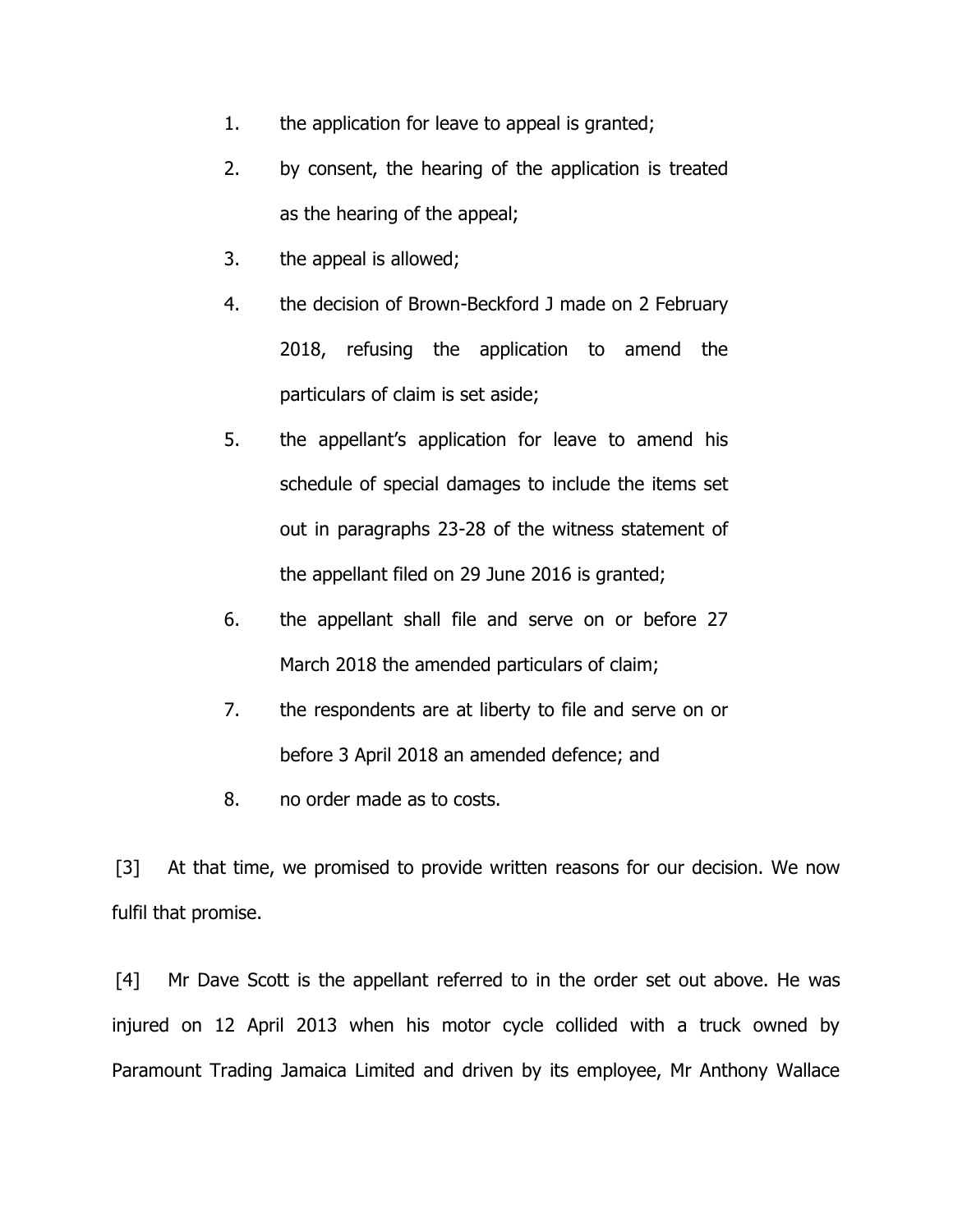(together referred to hereafter as the respondents). Later that year, Mr Scott sued the respondents to recover compensation for his loss.

[5] An application was made in the court below to amend his particulars of claim, to include further items of special damages such as receipts for medical reports, wrecker fees and the cost of repairing his motor cycle which was damaged in the collision.

[6] Although some of those matters were set out in a written application prepared in advance of the pre-trial conference for the case (the application is at pages 187-192 of the record), that aspect of the application, it would appear, was not dealt with at the pre-trial conference. The learned master, before whom the pre-trial review was conducted, did not treat with it in her pre-trial review orders.

[7] On the first day of the trial of the claim, Mr Scott's counsel attempted to raise the matter. The learned trial judge, however, ruled that the application should be made at the relevant time, during the course of the trial. The case was adjourned and the application, in a more specific form, was renewed on 1 February 2018, for Mr Scott to amend his schedule of special damages to include the items set out in paragraphs 23- 28 of his witness statement filed on 29 June 2016. The learned trial judge refused the application.

[8] The learned trial judge also refused leave to appeal. That refusal has resulted in the present proceedings so as to set aside the learned trial judge's order and to grant the amendments which had been sought in the court below.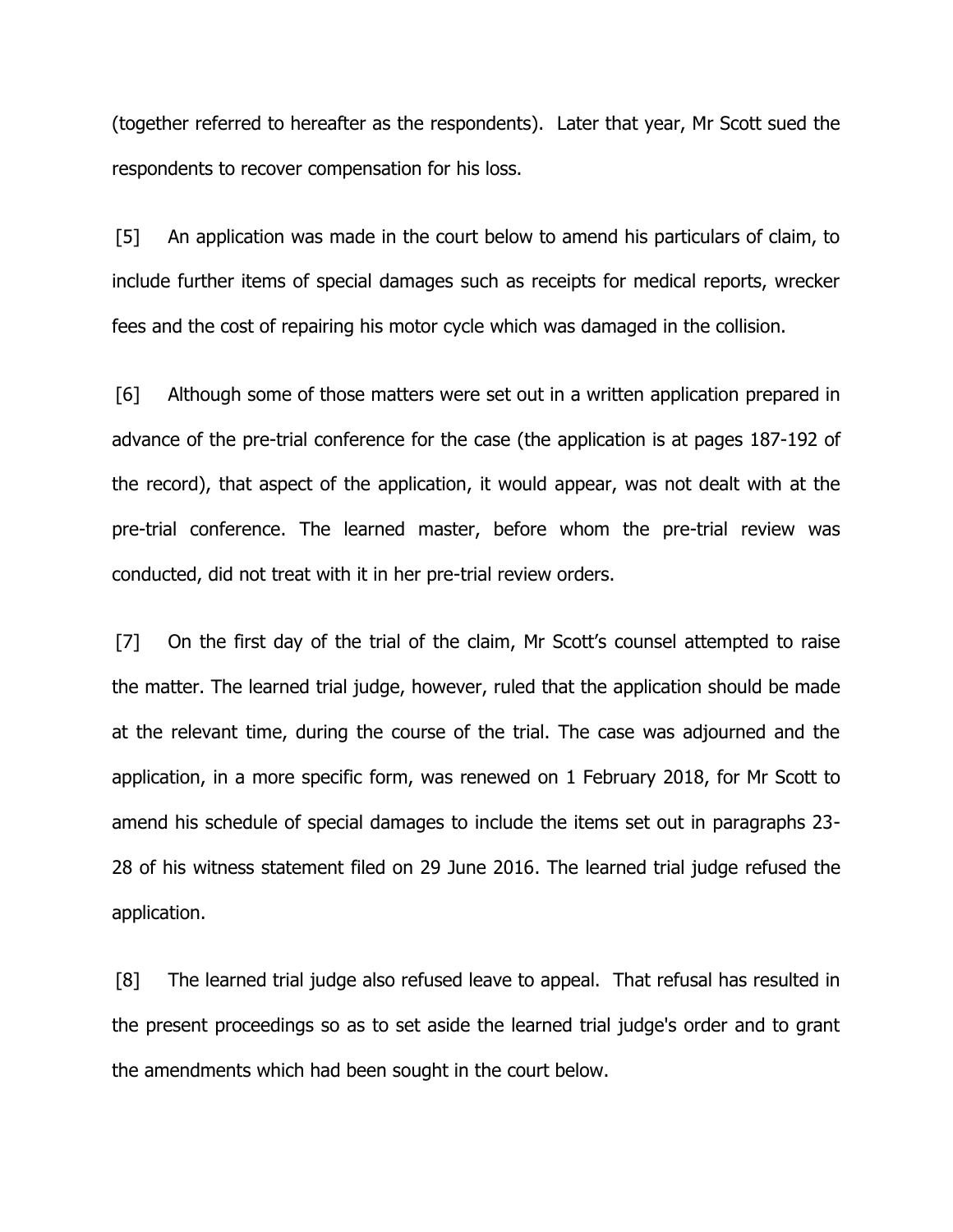[9] Two factors militate against the present application. Firstly, it seeks leave to appeal against a decision made during the course of a trial. The issue raised is one of jurisdiction.

[10] Secondly, it is an appeal against the exercise of a discretion given to the learned trial judge. This issue may be described as "the discretion issue".

#### **The jurisdiction issue**

[11] Counsel for the respondents, Mrs Sewell, submitted that this court had no jurisdiction to hear the application because it sought leave to appeal from a ruling, rather than from a judgment or an order, and a ruling is not amenable to appeal. Learned counsel pointed to section 10 of the Judicature (Appellate Jurisdiction) Act and rules 1.1(8) of the Court of Appeal Rules (CAR). She submitted that these provisions preclude an appeal against a decision made during the course of a trial. Mrs Sewell also relied on the cases of **Wilmot Perkins v Noel B Irving** (1997) 34 JLR 396, page 421A and **Garth Dyche v Juliet Richards and Michael Banbury** [2014] JMCA Civ 23.

[12] She also submitted that the case of **Jade Hollis v The Disciplinary Committee of the General Legal Council** [2017] JMCA Civ 11 is distinguishable from the instant case. She argued that this court found in that case that the Disciplinary Committee's decision refusing an adjournment sought during the course of the hearing was appealable because the refusal was determinative of a fundamental issue and there is no such issue in the present case.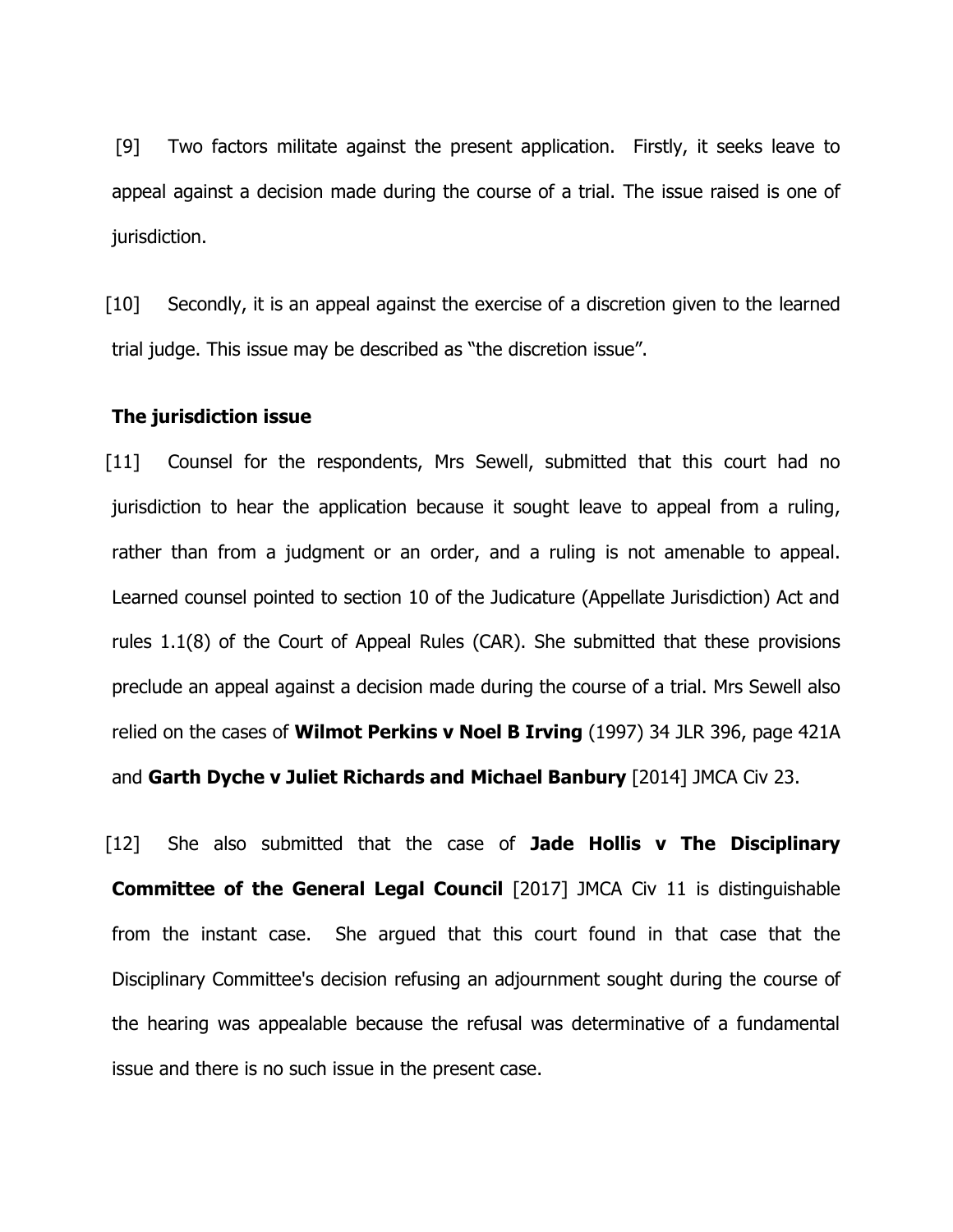[13] Mrs Edwards-Shelton argued, for Mr Scott, that the decision of the learned trial judge is appealable. Learned counsel relied on **Jade Hollis v The Disciplinary Committee of the General Legal Council**, which made reference to **American Jewellery Company Limited and another v Commercial Corporation Jamaica Limited and others** (unreported), Court of Appeal, Jamaica, Supreme Court Civil Appeal No 111/2004, judgment delivered on 17 May 2005.

[14] In order to resolve the question of jurisdiction, it is necessary to examine the provisions of the Judicature (Appellate Jurisdiction) Act and the CAR which vest this court with jurisdiction to hear and determine appeals arising from certain decisions made in civil proceedings in the Supreme Court.

[15] Section 10 of the Judicature (Appellate Jurisdiction) Act is important in this regard. It states:

> "Subject to the provisions of this Act and to rules of court, the Court shall have jurisdiction to hear and determine appeals **from any judgment or order of the Supreme Court in all civil proceedings**, and for all purposes of and incidental to the hearing and determination of any appeal, and the amendment, execution and enforcement of any judgment or order made thereon, the Court shall subject as aforesaid have all the power, authority and jurisdiction of the former Supreme Court prior to the commencement of the Federal Supreme Court Regulations, 1958." (Emphasis supplied)

As the final decision has still not been made in the Supreme Court, it is necessary to next consider the relevant rules of the CAR.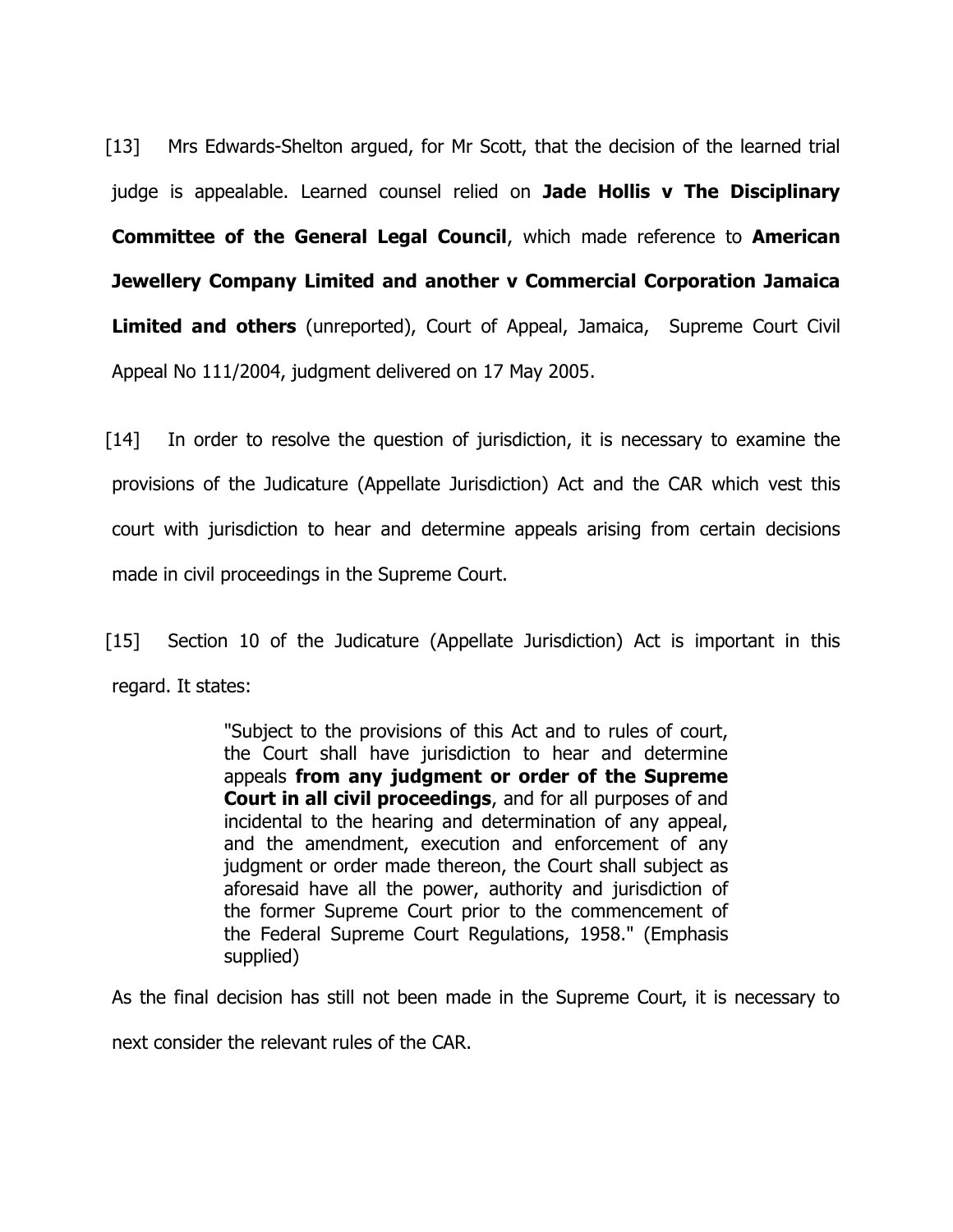[16] Rule 2.4 is a convenient starting point. It gives the court the power to consider and determine procedural appeals on paper. A procedural appeal is defined under rule  $1.1(8)$  as:

> "an appeal from a decision of the court below which does not directly decide the substantive issues in a claim **but excludes** -

> (a) **any such decision made during the course of the trial** or final hearing of the proceeding;

(b) ..." (Emphasis supplied)

In the light of the interpretation given as to what constitutes a procedural appeal, the decision in the instant case would not be one that would be the subject of a procedural appeal; the decision having been given during the course of the trial of the claim.

[17] That, however, may not be the end of the matter.

[18] McDonald-Bishop JA, on behalf of this court, in **Jade Hollis v The Disciplinary Committee of the General Legal Council**, at paragraph [40] of that judgment, opined that "the mere stage at which the proceedings have reached cannot, in and of itself, be determinative of the matter [of whether a decision is appealable]". In that case, this court had to determine whether the Disciplinary Committee's decision, made during the course of a disciplinary hearing of a complaint against Ms Hollis, was appealable. The decision was to refuse to grant her an adjournment. The learned judge of appeal found that the decision was appealable on the ground that the refusal of an application for an adjournment was determinative of a fundamental question or issue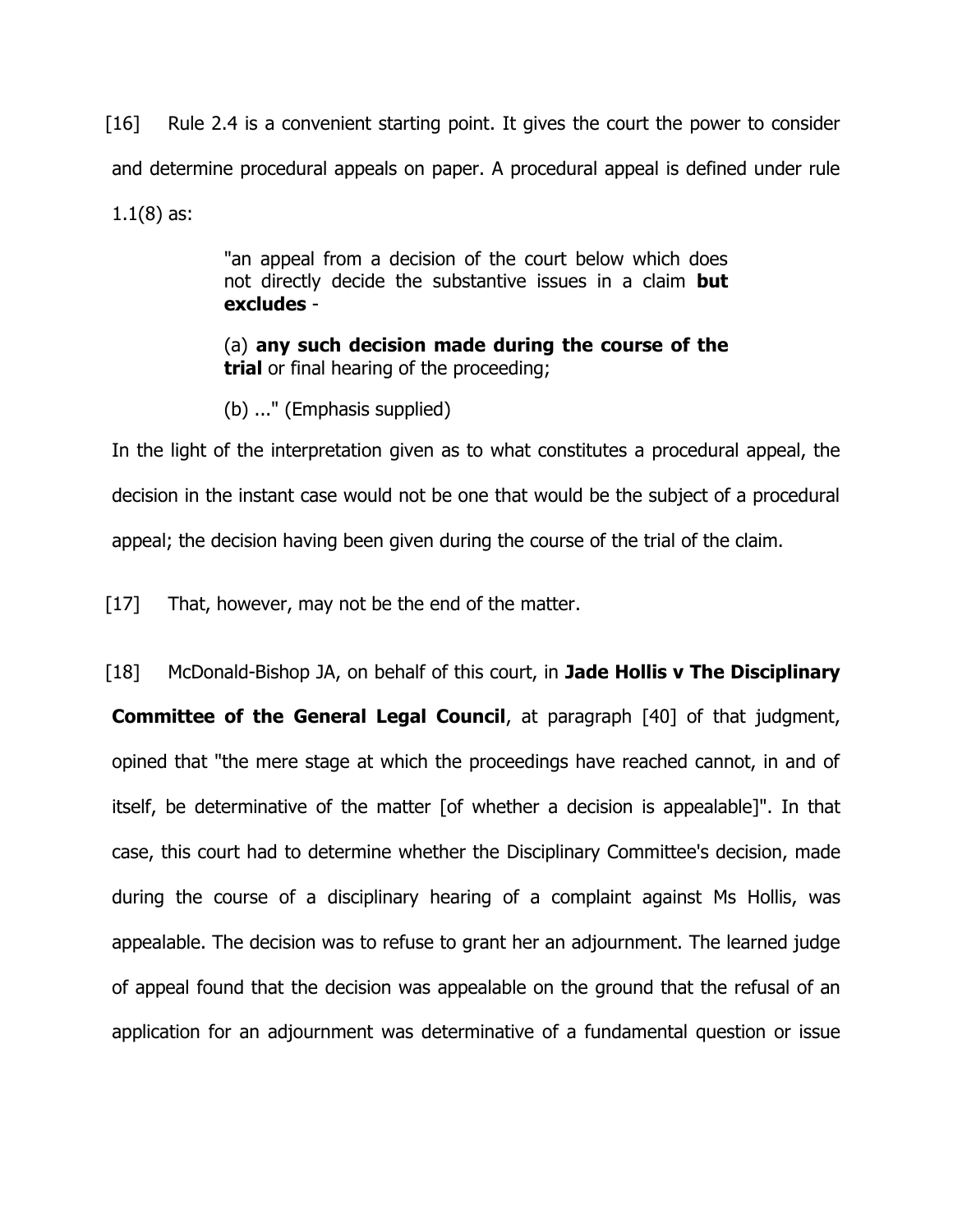(which was whether the hearing ought to continue in Ms Hollis' absence), which would be final, and which did not concern the trial process or the admissibility of evidence.

[19] In the instant case, the learned trial judge's refusal of Mr Scott's application for leave to amend his schedule of special damages was not a determination of any fundamental question or issue, as Mrs Sewell rightly submitted. It was a determination of a matter that concerned the management of the trial process.

[20] Rule 20.4(2) of the Civil Procedure Rules (CPR) provides that statements of case may only be amended after case management conference with the leave of the court. The rule vests the court with the power to exercise its discretion as to whether or not to allow an amendment after the case management conference. This is done as a way of ensuring that cases are properly managed in a manner that would see them being "dealt with expeditiously and fairly" and in keeping with the overriding objective.

[21] That having been said, in the determination of whether a decision is amenable to appeal, "the bottom line must be what is in the interests of justice". That is the ultimate question. That was the view of McDonald-Bishop JA in **Jade Hollis v The Disciplinary** 

**Committee of the General Legal Council**, at paragraph [40] of that judgment.

[22] It is important to note that the case was adjourned from February to a date in April of this year. The adjournment allowed sufficient time for the hearing of the present application and the resolution of the issues before the resumption of the trial. It is the interests of justice, we found, which formed the compelling basis for having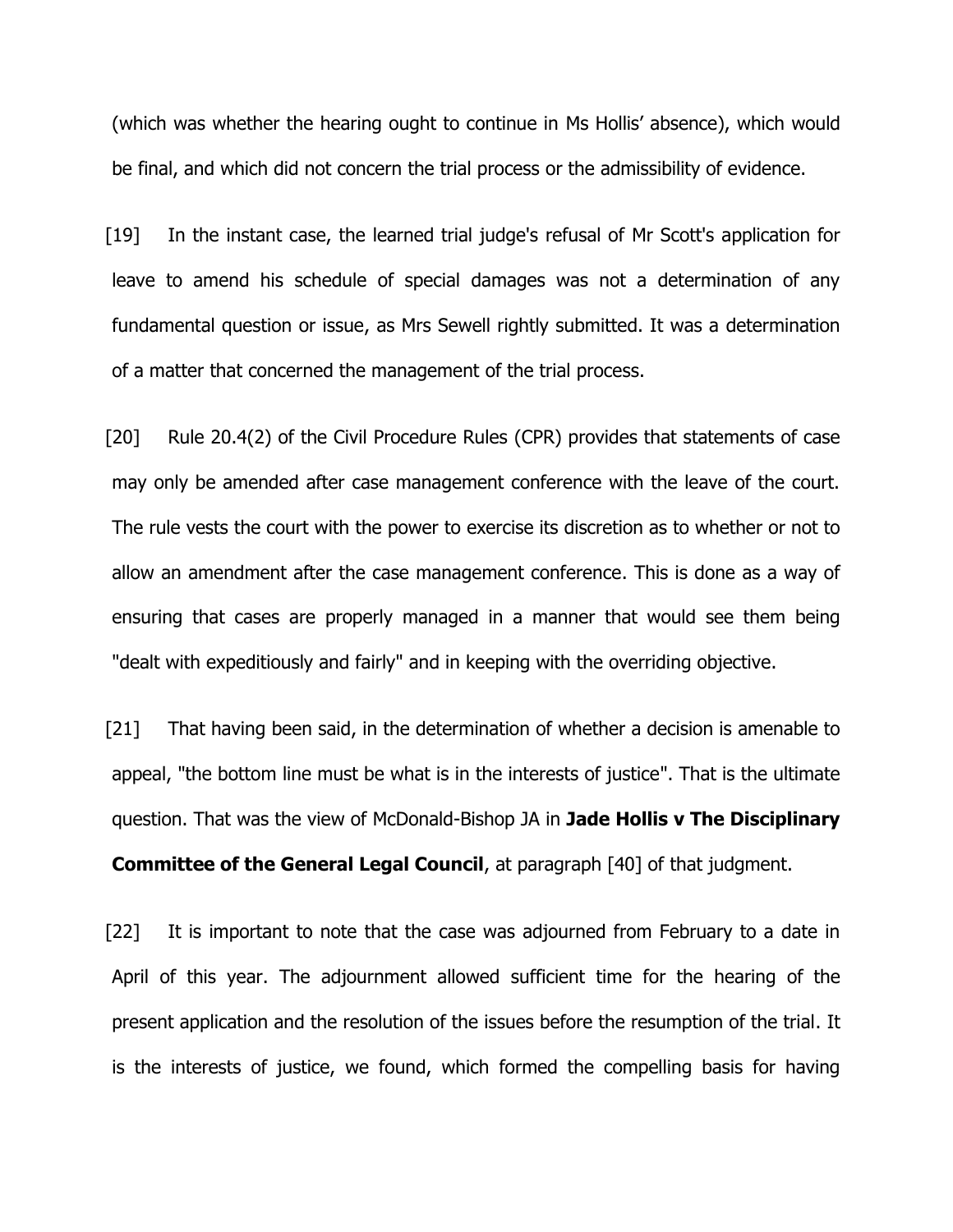concluded, in the light of the unique circumstances of this case, that the decision of the learned trial judge was one that was amenable to an appeal.

[23] Consequently, the discretion issue fell to be considered.

## **The discretion issue**

[24] This court has made a number of decisions in which it has stated that it will not lightly disturb a judge's judicial exercise of discretion unless it was based on a misunderstanding of the law or the evidence adduced or an inference that particular facts existed or not, and can be shown to be plainly wrong. Among them is **Attorney General of Jamaica v John MacKa**y [2012] JMCA App 1, at paragraph [20].

[25] In order to determine whether this court ought to interfere with the decision of the learned trial judge, it is necessary to examine the sequence of the events that transpired prior to the hearing of the application for leave to amend. The events, according to the record of appeal and the evidence of Mr Matthew Ricketts (as contained in his affidavit filed on 16 February 2018 in support of application for leave to appeal), were as follows:

> 1. On 18 October 2013, Mr Scott filed his claim form, particulars of claim and schedule of special damages. In the schedule of special damages, Mr Scott specified the figure being claimed at the time of the filing and indicated that the same figure was not final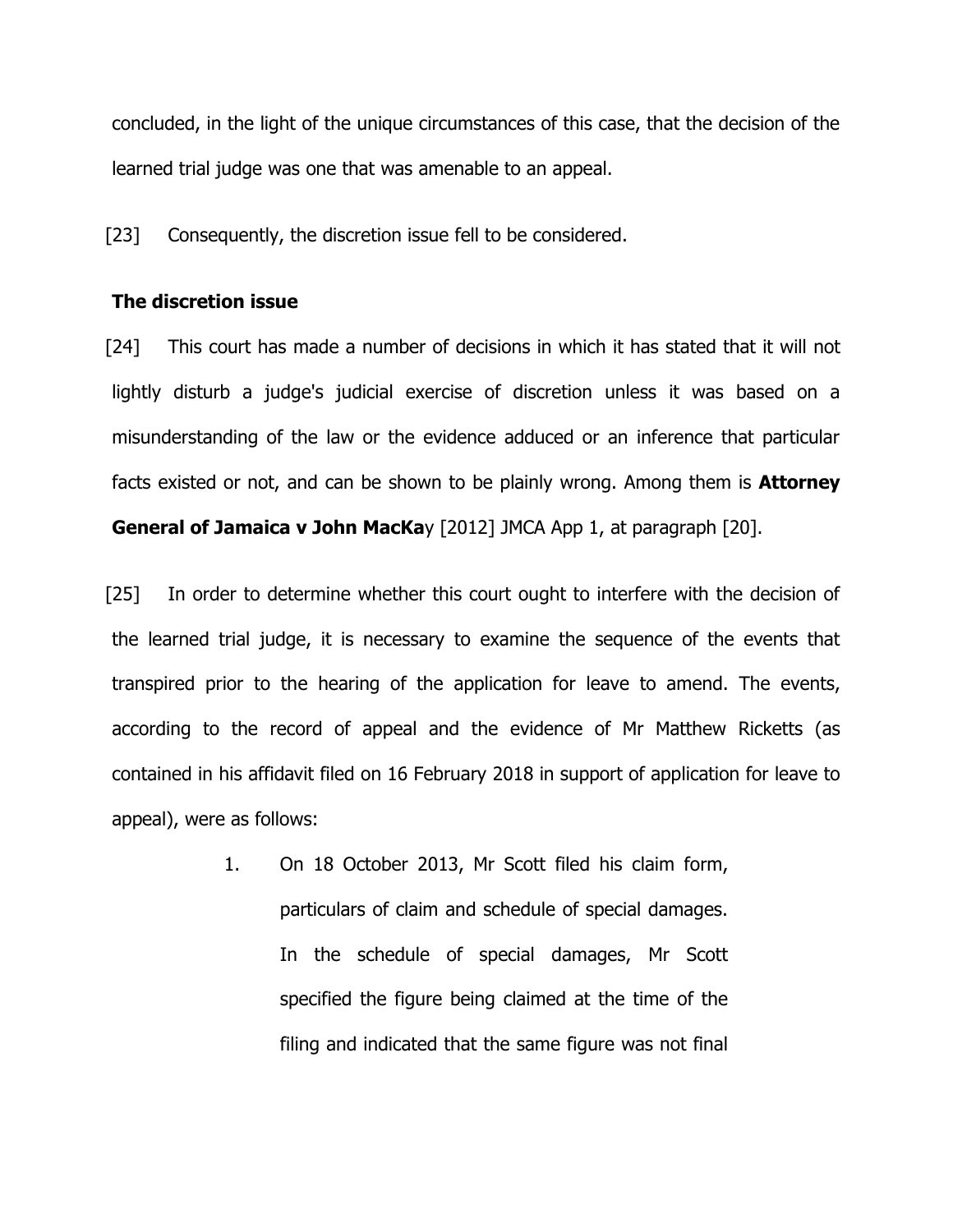with regard to the special damages being claimed by the use of the words "and continuing".

- 2. On 14 October 2015, a case management conference (CMC) was held, and on 22 April 2016, in compliance with the orders of the CMC, Mr Scott filed a list of documents stating the documents on which he wished to rely to prove his claim for special damages. The list of documents disclosed copies of all, but for two, of the receipts which were detailed in paragraphs 23-28 of his witness statement, which was filed in compliance with the CMC order.
- 3. That witness statement was filed on 29 June 2016 and served on the respondents on 30 June 2016. Also, on 29 June 2016, Mr Scott filed an amended list of documents (that included one of the two receipts that had not been disclosed as mentioned above), which was served on the respondents on 30 June 2016.
- 4. Mr Scott filed a notice and further notice of intention to tender in evidence hearsay statements made in documents (which included copies of the receipts which were detailed in paragraphs 23-28 of his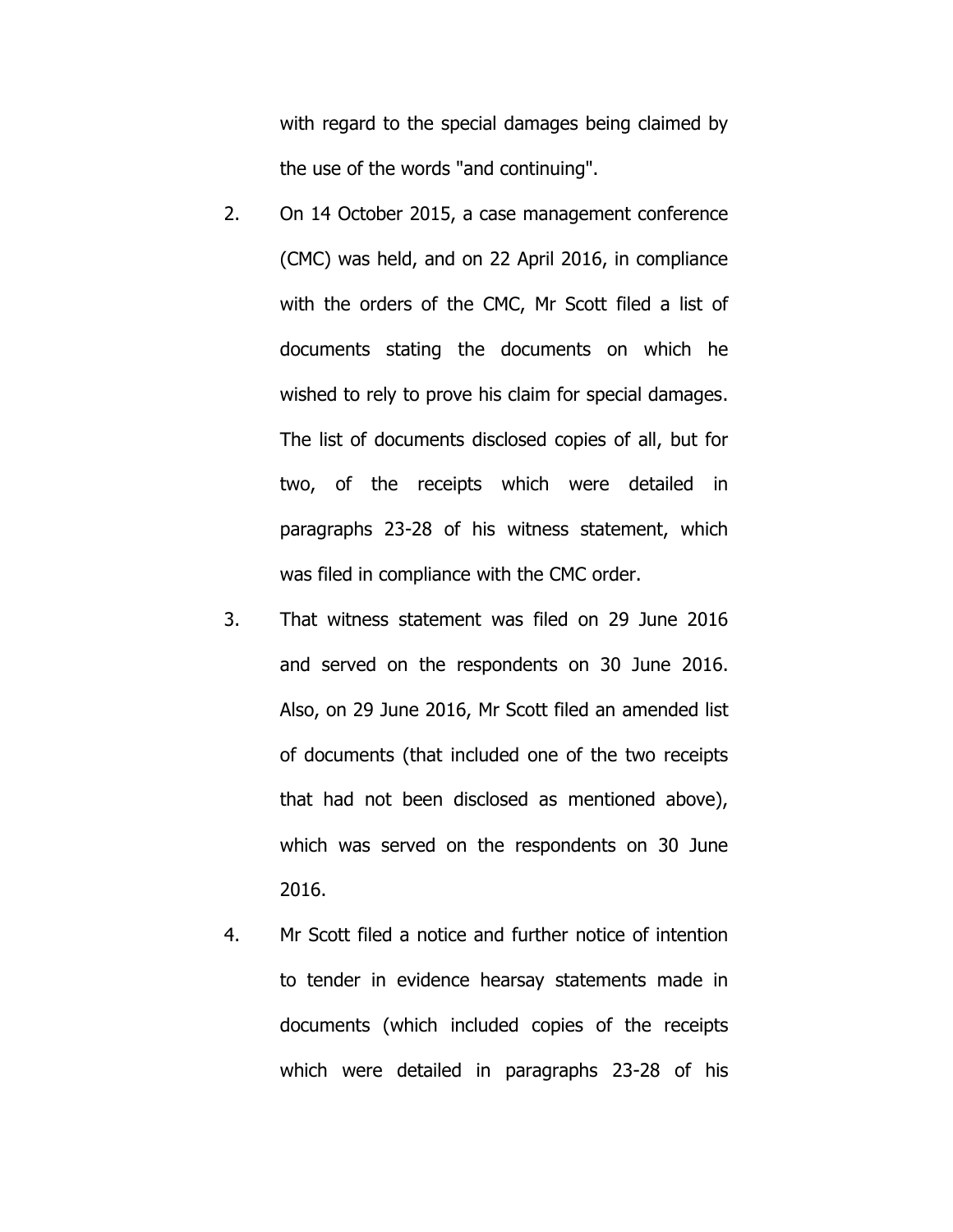witness statement) on 22 and 29 June 2016, respectively. On 8 September 2016, the respondents filed an objection to Mr Scott's further notice of intention to tender in evidence hearsay statements.

- 5. On 16 September 2016, Mr Scott filed a notice of application for court orders seeking, among other things, at paragraph 1, leave to amend his claim form, particulars of claim and schedule of special damages and to include further details as to his loss.
- 6. The application was heard at the pre-trial review and on 19 October 2016, the learned master who heard the application, made an order which did not demonstrate that the issue of the leave to amend was considered and determined. The perfected formal order makes no reference to paragraph 1 of Mr Scott's application.
- 7. At the start of the trial on 24 October 2016, in the light of the situation described at paragraph 6 above, counsel for Mr Scott raised the preliminary point that the master had not addressed the issue of leave to amend his schedule of special damages and thus sought to have the same dealt with by the learned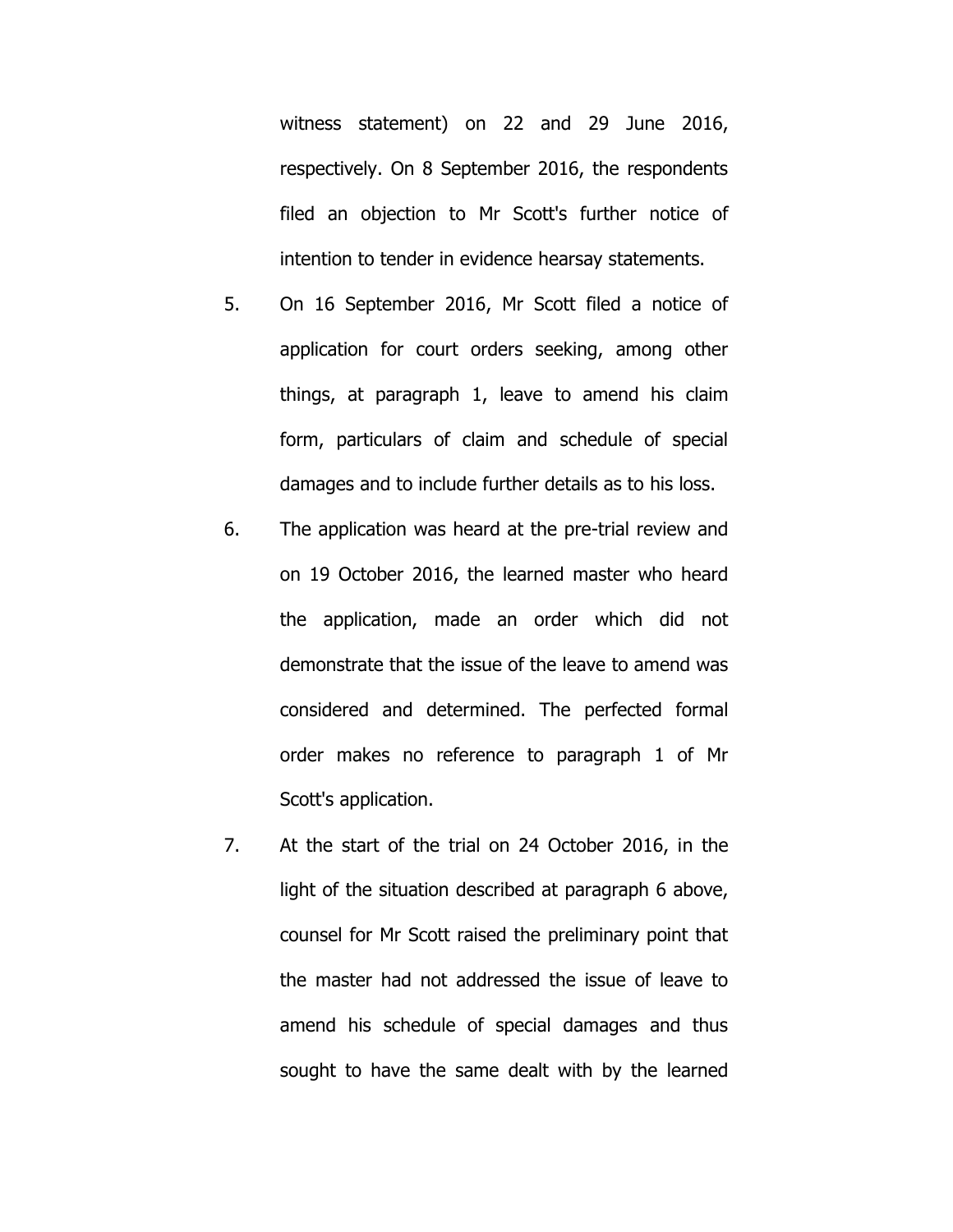trial judge. The issue dragged on until, 1 February 2018, when Mr Scott's counsel made an oral application to amend his schedule of special damages to reconcile with his evidence as contained in paragraphs 23-28 of his witness statement (which had been placed in evidence) and on 2 April 2018, the learned judge refused the application.

8. At paragraph 35 of his affidavit, Mr Ricketts asserted that the learned trial judge's refusal of the application to amend the schedule of special damages was that a grant of leave would have allowed Mr Scott to introduce new facts and cause the respondents to suffer prejudice (in that they would have lost their tactical advantage and would not have been able to properly investigate and defend the proposed amendments even if an adjournment were to have been granted).

[26] In the light of the foregoing, it is apparent that whereas the prejudice to Mr Scott would have been significant (over \$1,000,000.00 worth of damages was involved), there would have been minimal, if any, prejudice to the respondents. The above chronology of events amply demonstrates that they would not have been taken by surprise by the application. Had the proposed amendments been granted, the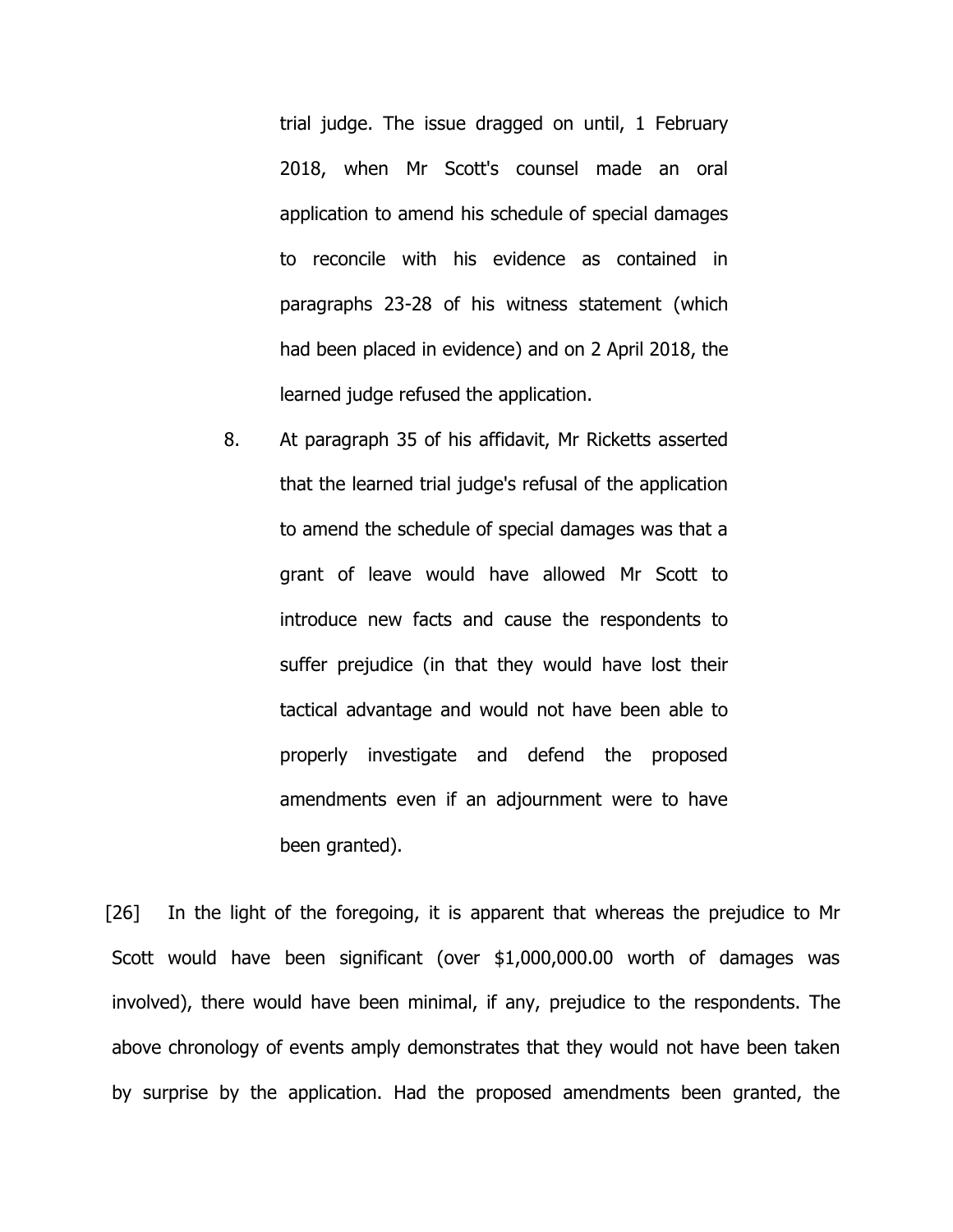respondents would not have been confronted by anything that was wholly new. There was disclosure of the relevant items of claim long before the trial date. The fact that the respondents may, possibly, be liable to Mr Scott for this loss would not be prejudice caused by the application. He would properly be entitled to recover any loss reasonably incurred as a result of any negligence ascribed to the respondents.

[27] It does appear, therefore, that the learned trial judge, in failing to give sufficient weight to those matters mentioned in the chronology and to the issue of prejudice to either side, erred in principle. The following factors are also relevant:

- 1. The proposed amendment sought by Mr Scott before the learned trial judge was merely a further instance of the loss that he was claiming to have suffered as a result of the collision. The respondents therefore could not properly say, and the learned trial judge ought properly not to have found, that they would have been so prejudiced by the granting of the amendment, that they could not have been compensated by an award of costs or an adjournment.
- 2. The complaint by the respondents that they would have suffered injustice as a result of the amendment, at the particular stage in the proceedings, or that they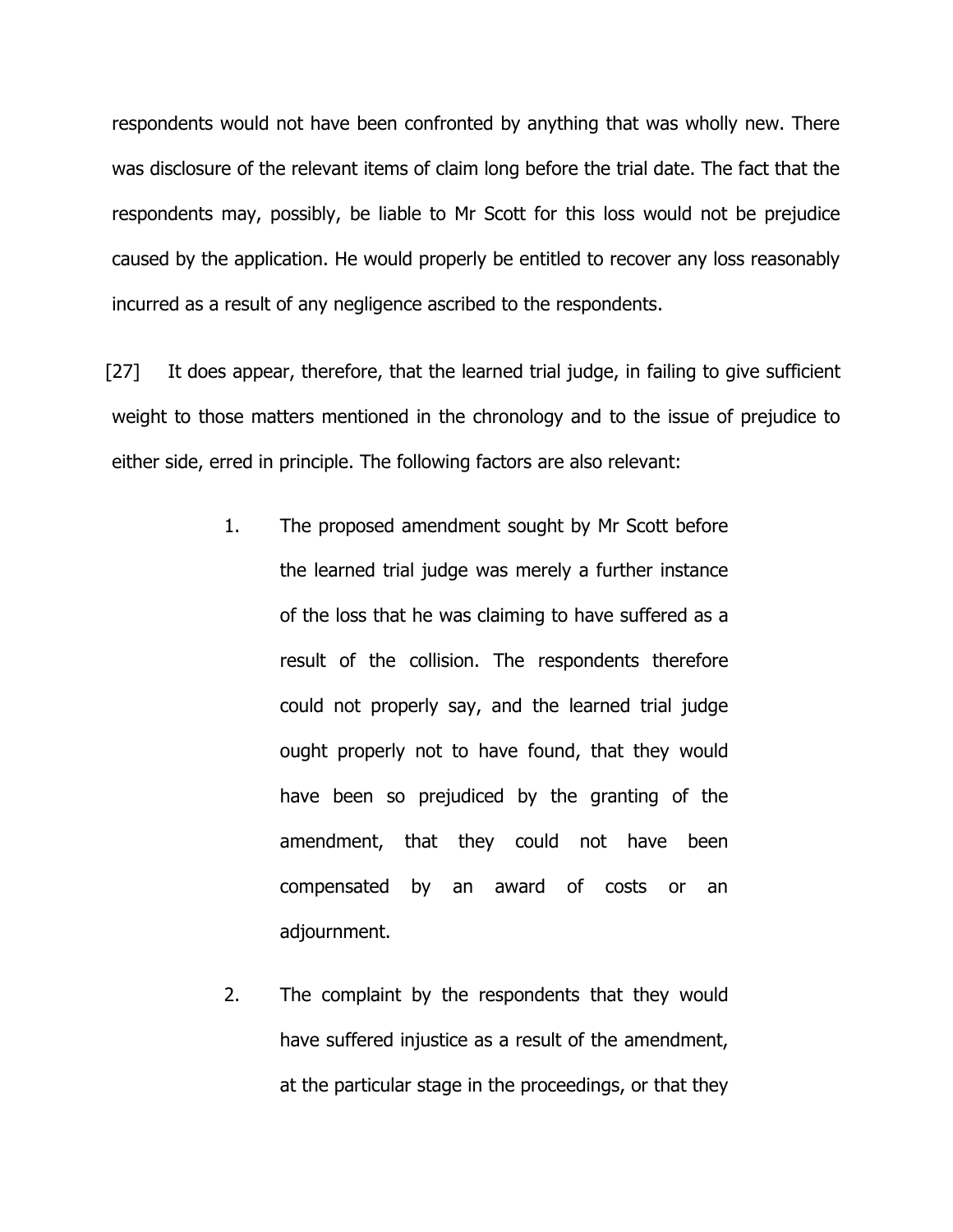would have been prejudiced by the introduction of an addition of new facts, would properly have been the basis of a ground of appeal from the decision at the end of the trial (see **Attorney General v Maurice Francis** (unreported), Court of Appeal, Jamaica, Supreme Court Civil Appeal No 13/1995, judgment delivered 26 March 1999 and **Berezovsky v Abramovich** [2011] EWCA CIV 153, at paragraph 64).

[28] Consequently, it does appear that the learned trial judge erred in principle in refusing to allow the amendment, which would not have caused irreparable prejudice to the respondents, while it would have caused irreparable prejudice to the Mr Scott (see **The Jamaica Railway Corporation v Mark Azan** (unreported), Court of Appeal, Jamaica, Supreme Court Civil Appeal No 115/2015, judgment delivered 16 February 2006, at paragraph 29).

[29] The trial having been adjourned in any event, it would not have prejudiced the administration of justice to grant the amendment. Accordingly, the orders were made as were set out at the beginning of this judgment.

[30] It must be reiterated that appeals against rulings during a trial are not ordinarily properly allowable. Such rulings are properly the subject of a ground of appeal at the